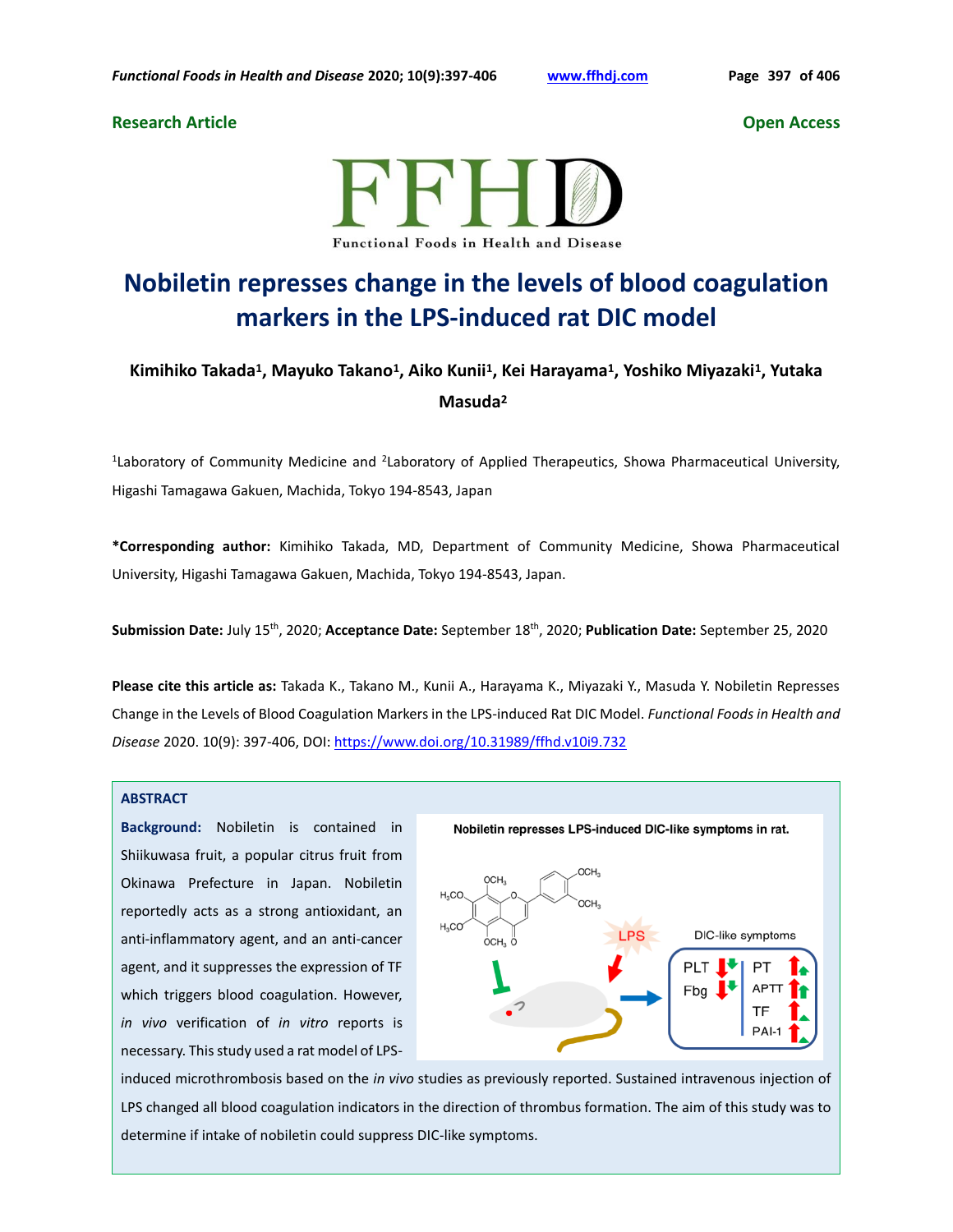**Methods:** Experimental SD rats were fully anesthetized and fixed to an operating table. Either LPS alone or nobiletin (50 mg/kg) plus LPS was given to rats to investigate the repressive effects of nobiletin on the expression of blood coagulation factors.

**Results:** After 4 h of LPS infusion (12.5 mg/kg/h, i.v.), PLT counts and Fbg levels in rat plasma decreased by 80% and 74%, respectively. PT and APTT were extended by 180% and 256%, respectively. TF activity and PAI-1 antigen levels were remarkably increased (54- and 86-fold, respectively vs. control). Pretreatment on nobiletin (50 mg/kg, p.o.) reduced or suppressed fluctuations in blood coagulation indices caused by LPS. TF activity was repressed almost completely by nobiletin pretreatment. After 4 h, PAI-1 antigen levels in nobiletin-treated animals were repressed 82.6% compared to LPS-treated rats. Nobiletin repressed LPS-induced changes in TF and PAI-1 more effectively than other parameters. Further, nobiletin repressed fibrin thrombi formation in the renal glomeruli induced by LPS treatment.

**Conclusions:** Nobiletin was found to reduce LPS-induced DIC-like symptoms in rats. In the fluctuations of blood indices related to the coagulation cascade, nobiletin suppressed the LPS-induced expression of PAI-1 and TF more effectively than other indices. The binding sites of transcription factors that are activated by LPS-induced signals reside in the promoter areas of TF and PAI-1 gene sequences. Thus, the suppression of TF and PAI-1 expression by nobiletin appears similar to mechanisms previously evaluated during *in vitro* experiments. Importantly, nobiletin repressed fibrin deposition in the renal glomeruli induced by LPS treatment and improved overall health. Nobiletin may function as an anti-thrombogenic agent when ingested daily.

**Keywords:** nobiletin; LPS; DIC model; blood coagulation; anti-thrombogenic

©FFC 2020. This is an Open Access article distributed under the terms of the Creative Commons Attribution 4.0 License [\(http://creativecommons.org/licenses/by/4.0\)](http://creativecommons.org/licenses/by/4.0)

#### **BACKGROUND**

Disseminated intravascular coagulation (DIC) is characterized by systemic activation of the hemostatic system and it is associated with high mortality in patients with sepsis [1-2]. Excessive coagulation activation, inhibition of fibrinolysis and consumption of coagulation inhibitors lead to a hypercoagulable state, resulting in fibrin deposition in microvessels and inflammatory reactions [3]. In septic shock, it is thought that several inflammatory cytokines liberated from endothelial cells and monocytes or lipopolysaccharide (LPS, endotoxin) released from Gram-negative bacteria play a major role in the formation of such pathological

conditions [4].

A common *in vivo* model of DIC is based on the infusion of thromboplastin or LPS into rats [5-6]. However, there are differences in the formation of DIClike pathology between the two models. The fibrinolytic system predominates in thromboplastin-induced DIC [7] whereas the coagulation system is predominant in the LPS-induced DIC model [8]. In addition, in the thromboplastin model, coagulation factors directly cause blood coagulation, whereas in the LPS model, blood coagulation occurs after expression of coagulation adhesion factors. In the LPS model, the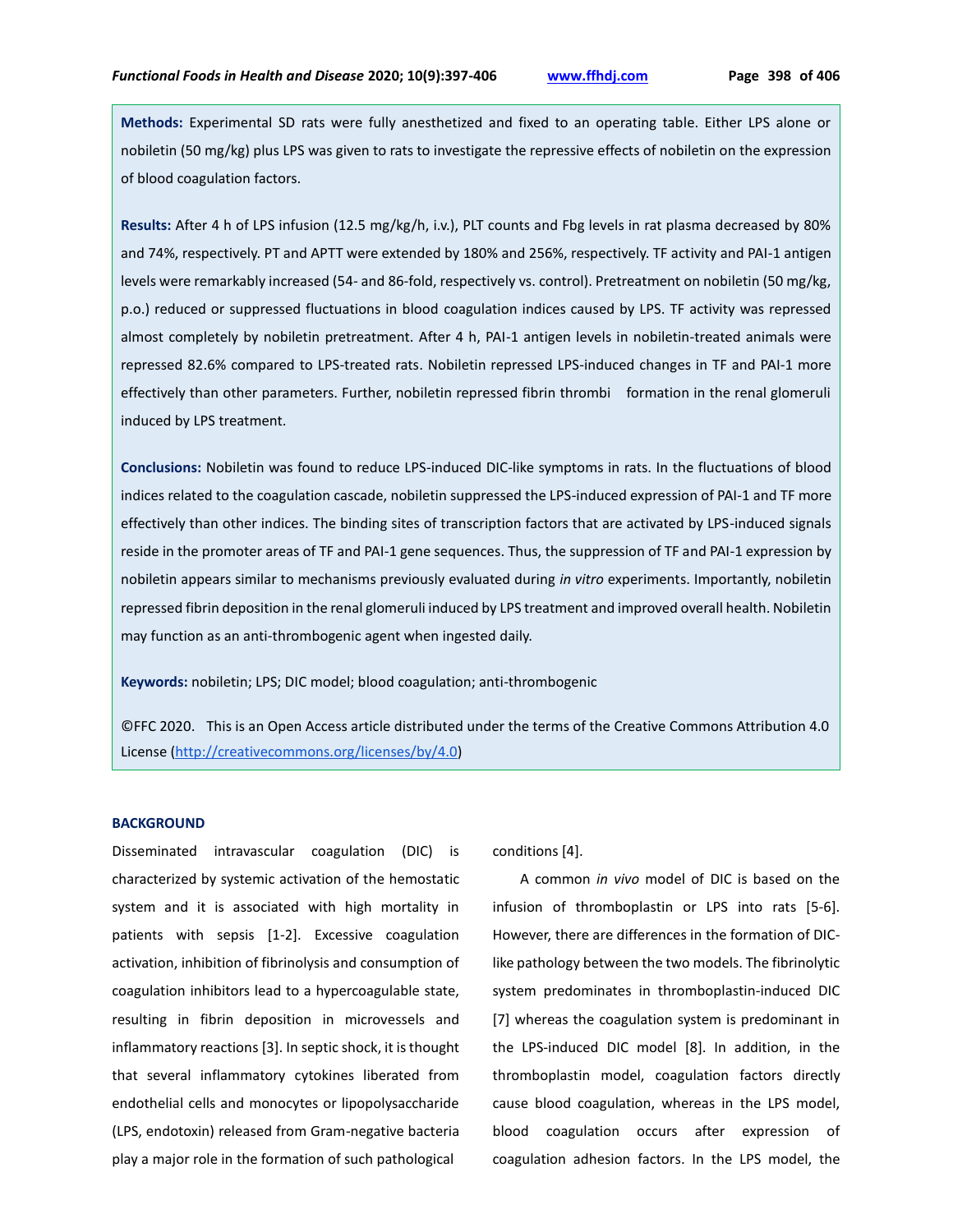expressions of these coagulation factors are controlled with a signal transduction system in vascular endothelial cells and monocytes after LPS binds to TLR4 on CD14+ cells [8-9].

Nobiletin (5,6,7,8,3´, 4´-hexamethoxyflavone) is a polymethoxy flavonoid contained in the rind of citrus fruits (Figure 1).



 **Figure 1.** The structure of nobiletin

It exhibits pharmacological effects, including antiinflammatory activity [10], as well as inhibition of tumor proliferation, invasion, and metastasis [11-12]. In addition, we previously reported that nobiletin was expected to possess anti-coagulant effects through repression of tissue factor (TF) [13] and thrombinactivatable fibrinolysis inhibitor (TAFI) expression [14]. However, all of these findings were obtained from *in vitro* studies using cultured monocyte-like cells and hepatocytes, and the actual effects *in vivo* were unknown. Recently, it was reported that nobiletin prevented arterial thrombosis in mice using a fluorescein-induced platelet thrombi model [15]. We were interested in whether nobiletin actually suppresses pathological blood coagulation reactions *in vivo*.

Previously, our studies showed that nobiletin repressed the expression of blood coagulation factors through transcriptional inhibition [13-14]. Consequently, we anticipated that nobiletin might be a useful blood coagulation inhibitor when consumed daily in food [15]. Therefore, we tested that hypothesis in rats by using the LPS-induced coagulation model because it involves the activation of transcriptional factors and coagulation factors. Here we report that nobiletin suppressed the changes of thrombotic indices in the blood of LPS-treated DIC model rats.

## **METHODS**

*Chemicals and Reagents:* Nobiletin was a gift from Dr. A. Ito [16]. Other reagents were purchased from Wako Pure Chemical Industries Co. (Osaka, /Japan) unless otherwise indicated.

*Model of microthrombosis induced by LPS followed by nobiletin administration:* Rat models of LPS-induced microthrombosis were generated as reported previously [5-6]. Six- to seven-week-old male Sprague-Dawley rats with body weights ranging from 200 to 250 g were obtained from Sankyo Laboratory Service (Tokyo, Japan). Experiments were conducted in 5 animals per a group. Rats were anesthetized by an intraperitoneal injection of pentobarbital (50 mg/kg). Microthrombi were induced by infusion of 12.5 mg/kg/h LPS (*Escherichia coli* 0111:B4, Sigma, L2630) via the femoral vein for 30 min. Nobiletin was administered orally 30 min before LPS infusion. The rats were sacrificed 4 h after the beginning of LPS infusion, and blood samples were collected. Experiments were performed in accordance with the Guide for the Care and Use of Laboratory Animals (NIH publication no. 85-23, 1996), and were performed after receiving approval from the ethics committee of Showa Pharmaceutical University.

*Measurement of hematological parameters:* Blood samples were collected into tubes containing 1/10 volume of 3.8% sodium citrate for measurement of platelet (PLT) count, fibrinogen (Fbg) concentration, prothrombin time (PT), activated partial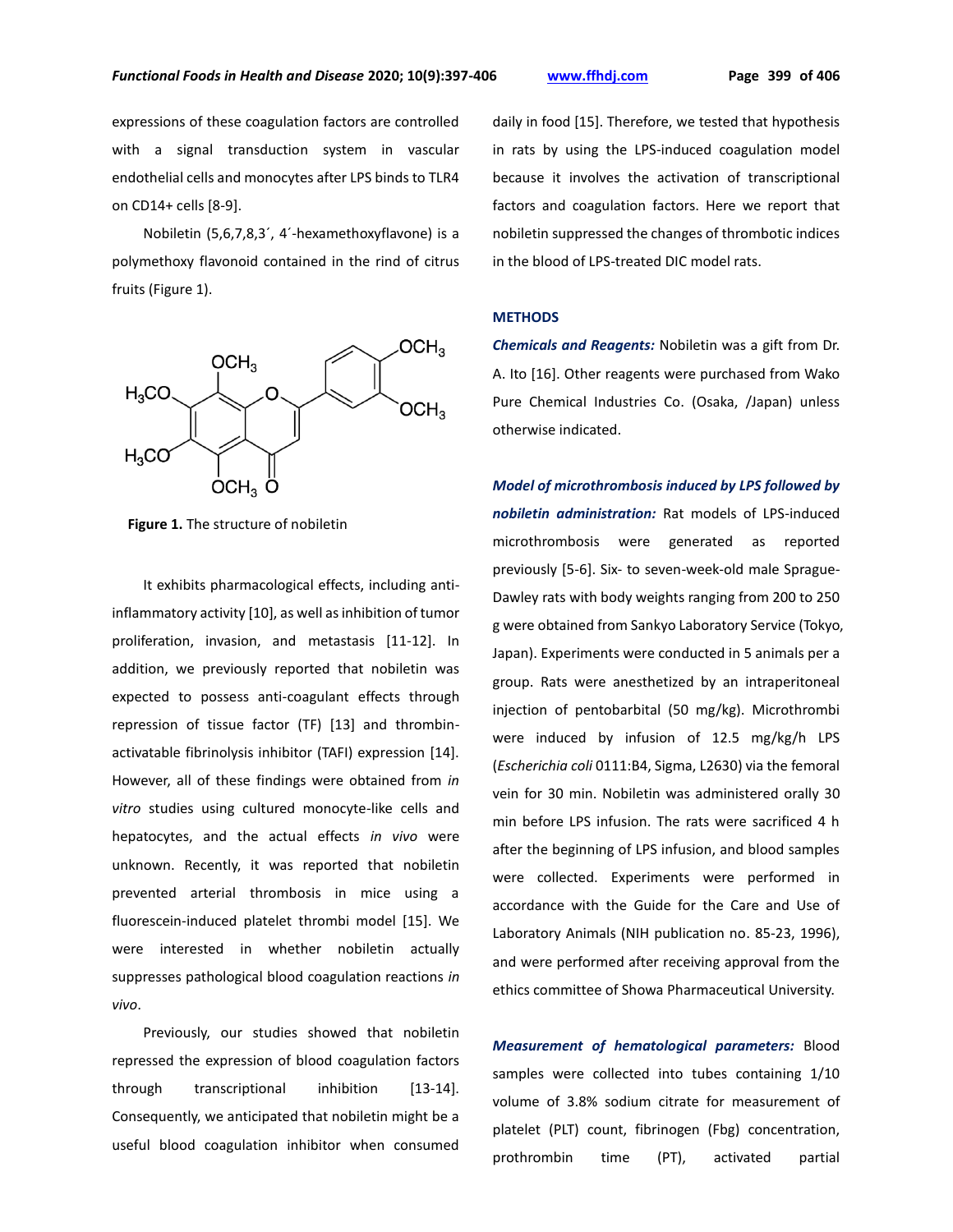thromboplastin time (APTT), plasminogen activator inhibitor-1 (PAI-1) antigen and TF activity, or into special tubes containing thrombin for measurement of fibrin degradation products (FDP). PLTs in the blood were counted with a Coulter Counter model ZM (Beckman Coulter, Inc., Brea, CA). Fbg concentration, PT and APTT in plasma were determined by a coagulation time assay using the Amelung KC-4A Micro (MC medical, Tokyo, Japan). Fbg concentrations were measured with TriniCLOT ® Fibrinogen Kit (Kyowa Medex Co., Ltd. Tokyo, Japan). PPP was diluted with imidazol buffer in the kit (1:10) and 60 µL of diluted PPP was warmed at 37℃ for 2 min in the cuvette. Then, 30  $\mu$ L of thrombin test solution was added. The time of coagulation was determined automatically by the blood coagulation measuring system Amelung KC-4A Micro (MC medical, Tokyo, Japan). PT was measured with Nicoplastin® (rabbit brain thromboplastin with calcium, Sanko Junyaku, Tokyo, Japan). PPP (100 µL) was warmed at 37℃ for 1 min in the cuvette, and then 200 µL of Nicoplastin solution was added. Coagulation time was measured by KC-4A. APTT was measured with APTT test solution in the Thrombo Check APTT® (Sysmex, Tokyo, Japan). APTT test solution (100  $\mu$ L) was warmed at 37°C for 1 min in the cuvette, then 100 µL of PPP was added and warmed at 37℃ for 2 min. The coagulation time after the addition of 0.1 mL of 0.02 M calcium chloride was measured with KC-4A. PAI-1 antigen levels were measured by sandwich ELISA using Assay Max® PAI-1 ELISA Kit (Assay Pro, MO). FDP concentrations were measured by a latex agglutination FDLP test (Kyowa Medex, Tokyo, Japan). TF procoagulant activities in plasma were measured by a one-stage clotting assay, as described previously [17-18]. TF procoagulant activities were quantitated by reference to standard curves (loglog plot) constructed with rabbit brain thromboplastin. One unit of activity was defined as a clotting time of 20 s in a standard assay with normal rat plasma. The

measured coagulation activity was confirmed to be due to TF by negating the activity with anti-TF peptide E-76 [19].

*Detection of histological change in the renal glomeruli in LPS-treated rat:* The kidneys were excited and fixed in 10% neutral buffered formalin. Sections of the kidneys were histologically stained using phosphotungstate / hematoxylin (PTAH) to detect fibrin thrombi [20].

*Statistical analysis:* Data are expressed as the mean ± standard deviation (SD). Results were analyzed using Student's *t*-test, and statistical significance for all comparisons was assigned at  $p < 0.05$  or  $p < 0.01$ . The paired Student's t-test was used to determine significant differences in the occlusion time in mice. Differences between groups in other experiments were assessed using an analysis of variance.

#### **RESULTS**

*Measurement of PLT count:* Activated PLTs adhere to vascular endothelial cells, release coagulation factors, and are involved in thrombus formation. The decrease of PLT count reflects thrombus formation in circulatory system. The PLT count was markedly decreased by 80% of control 4 h after LPS infusion (*p* < 0.01 vs control) (Figure 2A). Nobiletin pre-treatment (50 mg/kg) attenuated the LPS-induced decrease of PLTs in rat blood (*p* < 0.05 vs LPS).

*Fbg concentration*: The decrease in Fbg occurs by converting from Fbg to fibrin by thrombin and clearly shows developing thrombus formation in rat. Fbg concentration in rat plasma decreased 69% against control level after LPS infusion, *p* < 0.01 vs control (Figure 2B). Nobiletin (50 mg/kg) attenuated the LPSinduced decrease of Fbg in rat blood (*p* < 0.05 vs LPS).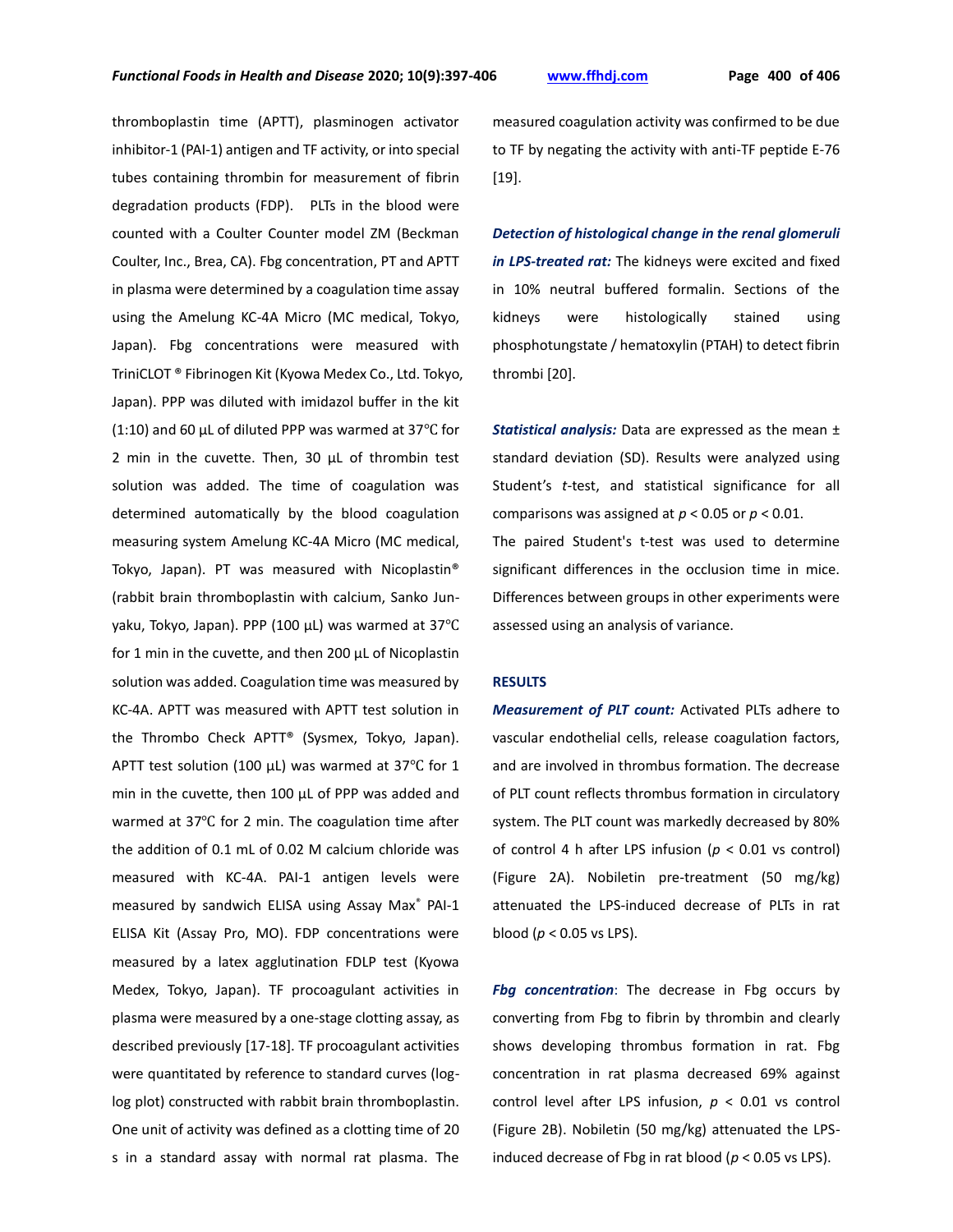

**Figure 2.** Nobiletin represses the decrease of PLT counts and Fbg in LPS-infused rats plasma. Rats were infused with LPS (12.5mg/kg/h) for 2 or 4h. Control rats were infused with saline for 4h. Blood samples were collected into tubes containing a 1/10 volume of 3.8% sodium citrate. Platelets in the blood (A) were counted with a Coulter Counter. The content of Fbg in plasma (B) were determined by a coagulation time assay. Experiments were conducted 3 animals per a group. Results are expressed as percentages of control value and represent the mean from four independent experiments ( $n = 4$ ). Significantly different among each result was shown as  $*$  p < 0.05 or  $**$  p < 0.01.

*PT, APTT:* The extension of PT or APTT is induced by the abnormality of the external or the internal coagulation system, respectively. Although both PT and APTT were prolonged by LPS treatment, the prolongation of APTT was greater than that of PT (Figure 3A, B), and the extent of prolongation of APTT was more remarkable (256%) than that of PT (180%) (Figure 3A, B). Nobiletin (50 mg/kg) ameliorated the LPS-induced prolongation of PT and APTT in rat blood. However, significant differences were not detected in either parameter (*p* = 0.07 for PT; *p* = 0.13 for APTT).



**Figure 3.** Nobiletin represses the extension of PT and APTT in LPS-infused rats plasma. Rats were infused with LPS (12.5mg/kg/h) for 2 or 4h. Control rats were infused with saline for 4h. Blood samples were collected into tubes containing a 1/10 volume of 3.8% sodium citrate. PT (A), and APTT (B) in plasma were determined by a coagulation time assay. Experiments were conducted 3 animals per a group. Experiments were conducted 3 animals per a group. Results are expressed as percentages of control value and represent the mean with standard deviation (SD) from four independent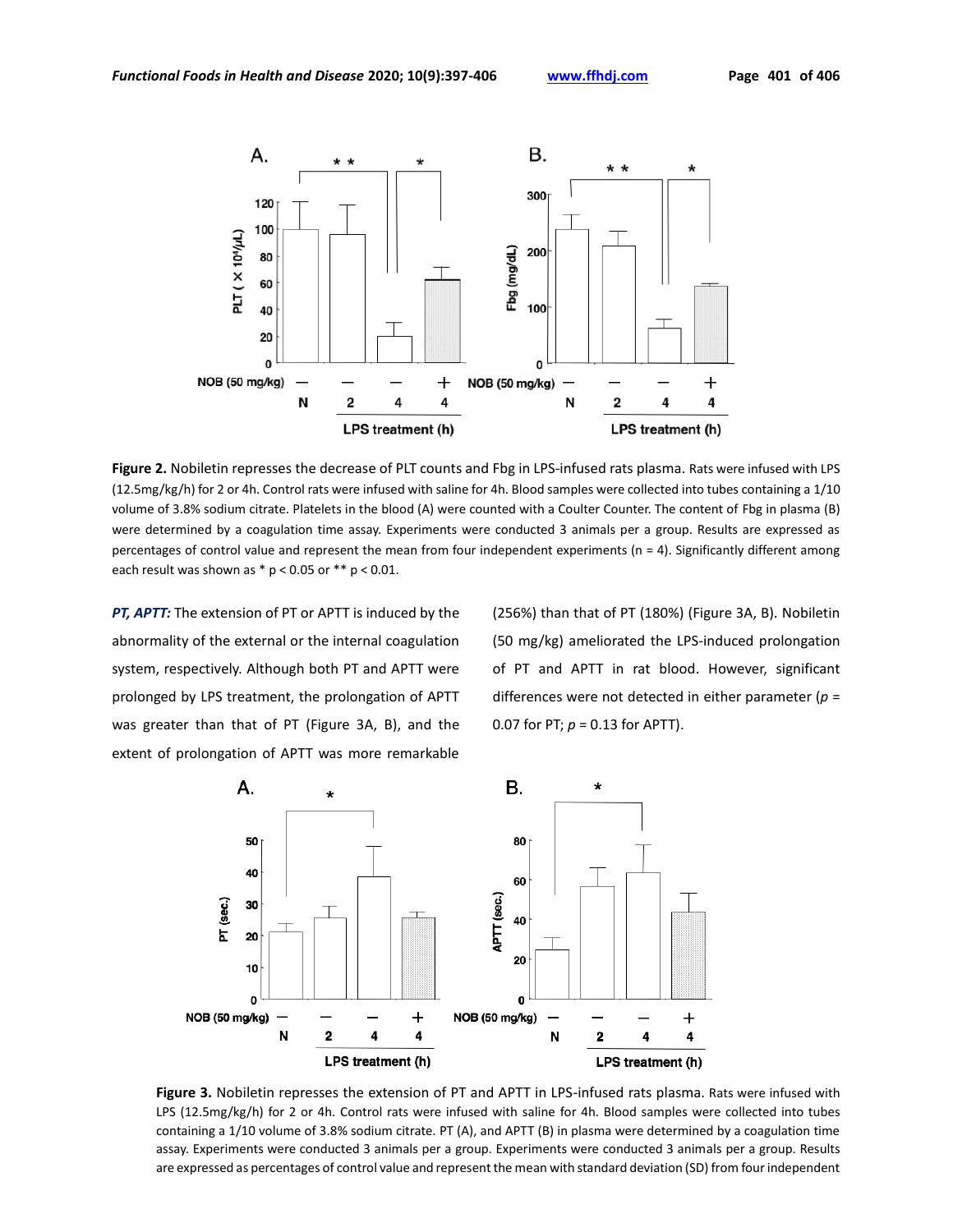experiments (n = 4).  $*$  indicates a significant difference (p < 0.05).

*TF activity:* TF is known as a trigger of blood coagulation cascade. TF activity was barely detected in normal rat plasma. It was markedly increased to 5,375% of the normal level after treatment with LPS for 4 h (*p* < 0.05). This result showed that the blood coagulation via the external coagulation system in rats was markedly advance in this time. Nobiletin suppressed the increase of TF activity in rat plasma 92% after 4 h (Figure 4A).

*PAI-1 antigen levels:* PAI-1 antigen levels in plasma were scarcely observed 2 h after LPS treatment but increased to 182% of normal level after 4 h ( $p < 0.01$ ). The increase of PAI-1 induced stabilization of fibrin by the inhibition of plasmin. Nobiletin suppressed the increase of PAI-1 expression 83% at 4 h (Figure 4B).



**Figure 4.** Nobiletin decreases TF activity and PAI-1 antigen levels in LPS-infused rats. Rats were infused with LPS (12.5mg/kg/h) for 2 or 4h. Control rats were infused with saline for 4h. Blood samples were collected into tubes containing a 1/10 volume of 3.8% sodium citrate. TF activity (A) was measured by a one-stage clotting assay. Experiments were conducted using 3 animals per a group. PAI-1 antigen level in rat plasma (B) were determined by ELISA. Results are expressed as percentages of control value and represent the mean with standard deviation (SD) from four independent experiments (n = 4). \* indicates a significant difference (p < 0.05) or \*\* p < 0.01.

*FDP concentration:* FDP is known as a typical marker of fibrinolysis system activation. An increase in the FDP concentration was observed 4 h after LPS infusion, but it remained in the normal range (under 10 µg/mL)(data not shown).

# *Histological study of microthrombi in kidneys of LPStreated rats:* Histological staining for PTAH showed that

infusion of LPS caused formation of distinct thrombi in the renal glomeruli. In PTAH staining nuclei and fibrin are dyed blue. The fibrin thrombi were recognized in glomerular capillaries of LPS treated rat (Figure 5B) as compared to control (Figure 5A). Nobiletin markedly repressed fibrin deposition in the renal glomeruli induced by LPS treatment (Figure 5C).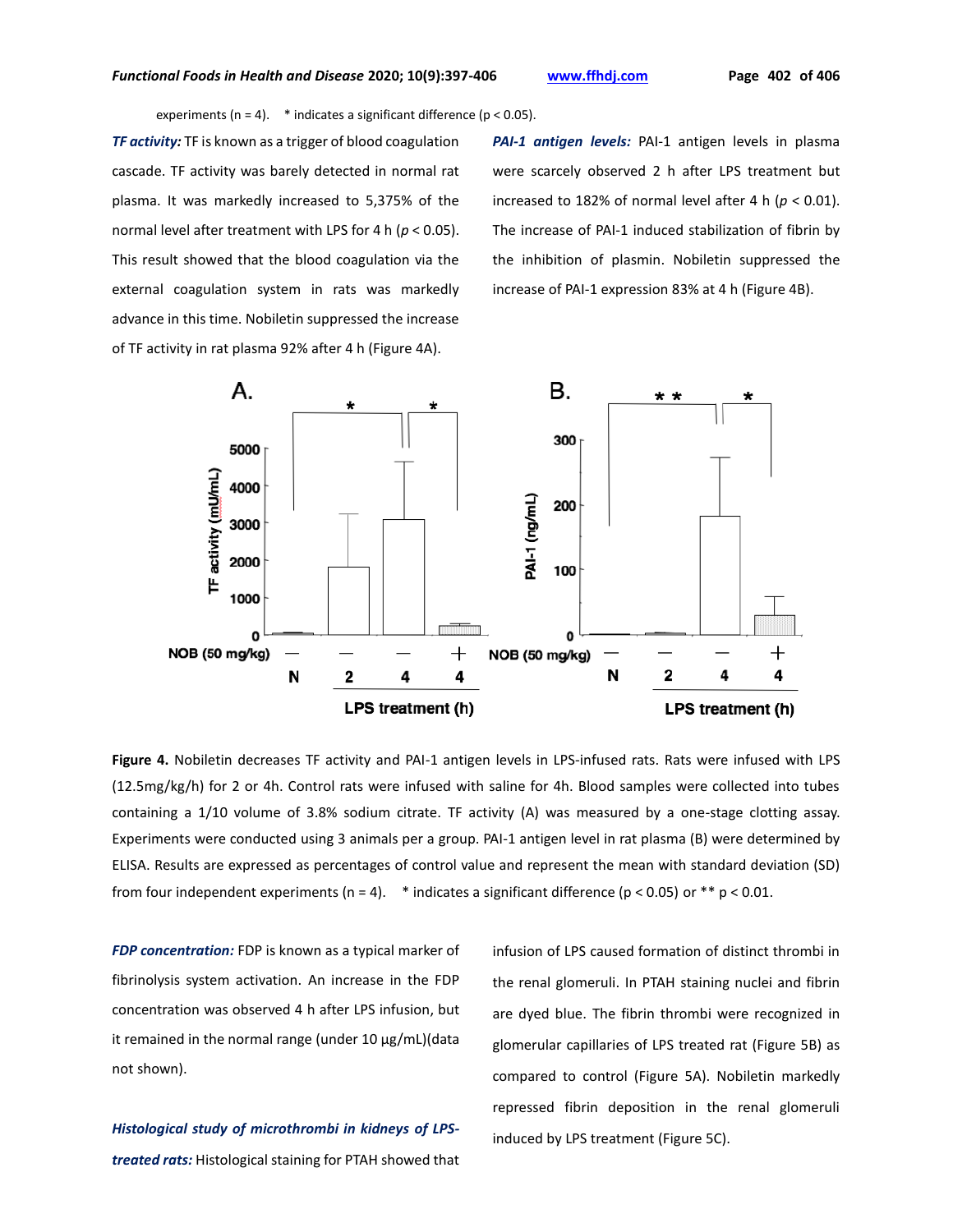

**Figure 5.** Nobiletin repressed microthrombi formation in LPS-infused rat kidney. Rats were infused with LPS (12.5mg/kg/h) for 4h. Control rats were infused with saline for 4h. Rats were sacrificed, and the kidneys were excited and fixed in 10% neutral buffered formalin. Sections of the kidneys were histologically stained using phosphotungstate / hematoxylin (PTAH) to detect fibrin thrombi using optical microscope (200 x). Pictures show the condition of rat renal glomeruli after different treatment. Control (A), LPS (B), nobiletin + LPS (C), respectively. The renal glomeruli in each picture were indicated by red arrows.

#### **DISCUSSION**

We examined the inhibitory effects of nobiletin on DIC by using an LPS-induced rat model of DIC. Departure from normal levels was observed after 4 h for all examined blood coagulation parameters after LPS administration. However, the amount of FDP (fibrinolytic activation) did not increase significantly after LPS treatment at 4 h. This result confirmed that this model is a DIC model with weak fibrinolysis as previously reported [5]. In nobiletin-administered rats, LPS-mediated deviations from the normal levels were suppressed or alleviated.

TF activity sharply increased by about 54-fold after LPS treatment, but nobiletin suppressed most of the increase (92%). In particular, the plasma PAI-1 antigen level was increased about 86-fold by LPS, but nobiletin inhibited the increase by 83%.

The suppressive effects of nobiletin against LPSmediated indices such as TF and PAI-1 were higher than the effects against coagulation reactions such as PLT count, PT, APPT and Fbg. These findings suggest that nobiletin suppresses the activation of coagulation factors or reflects the suppression of the transcriptional activation of a protein that triggers coagulation rather than inhibiting the activity of coagulation factors once activated.

In previous study, we determined that TF was expressed in leukocytes and vascular endothelial cells through the activation of transcriptional factors following 2 to 4 h exposure to LPS *in vitro* [13]. PAI-1 antigen is expressed by leukocytes [21], endothelial cells [22], liver [23] and adipocytes [23] in a similar fashion. On the other hand, PAI-1 is present in vascular endothelial cells [24] and platelets [25] and is released to the blood following vascular endothelial damage and PLT disruption [25]. From our results, it appears that the increase in blood PAI-1 antigen is induced by release from PLTs and activation of transcription in other cells.

The presented results seemed to reflect the inhibition mechanisms that were shown in our previous *in vitro* studies. The original experiments showed that nobiletin inhibits transcription factors such as NF<sup>E</sup>B, AP-1 and Sp1 *in vitro* [13]. The current experiments suggest that nobiletin also suppresses the expression of those proteins as *in vivo*. Nobiletin was thought to suppress the expression of TF and PAI-1 by efficiently suppressing these transcriptional pathways (Figure 4). Therefore, it seemed that the LPS-induced DIC model used here was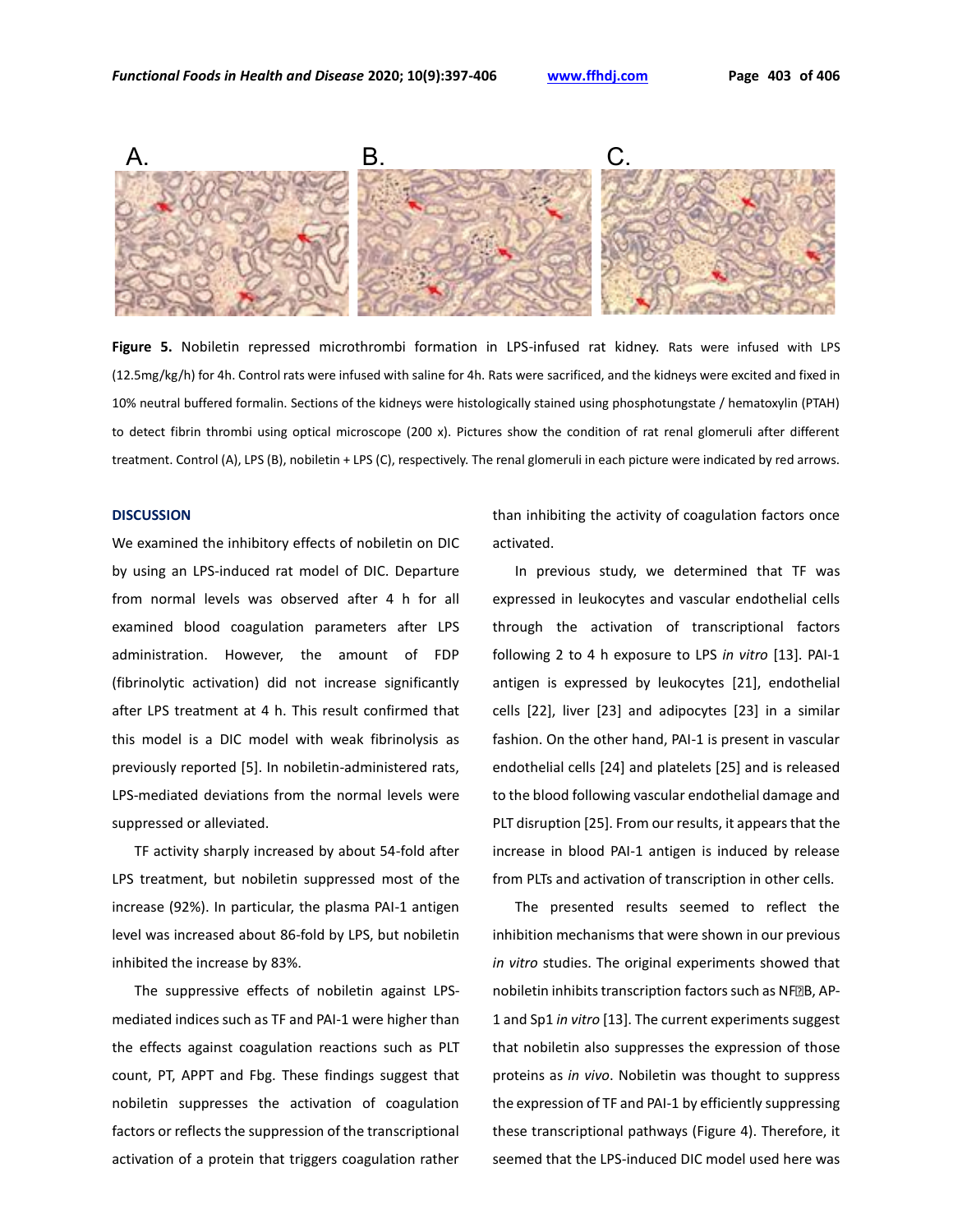an appropriate model for investigating the effects of nobiletin. However, it is not clear which signals have been inhibited in the transcriptional activation pathway by nobiletin, and additional research is required to answer that question. The thromboplastin-induced DIC model may not show pronounced inhibitory effects of nobiletin because it is directly administered intravascularly and blood coagulation reaction proceeds promptly.

We hypothesize that lifestyle-related diseases involving thrombus formation could be reduced by inclusion of nobiletin in the diet. Nobiletin is extracted from shiikuwasa (*Citrus depressa* Hayata, Rutaceae), a popular citrus fruit in Okinawa, Japan. Since nobiletin and other flavonoids are abundantly contained in the peel of citrus fruit [26-27], it is likely that greater antithrombotic effects could be achieved if the juice containing peel were consumed together. The amount of nobiletin used in this study was 50 mg/kg single dose. In the case of humans at weight 50 kg, consuming this does equates to drinking with fruit juice made from 6 or 7 fruits of shiikuwasa with a diameter of 1.2 inch. No side effects or pathological changes were observed, even following continuous administration for 7 days in a separate experiment in rat (data not shown).

In addition to traditional antioxidant activity, various biological activities are attracting attention to flavonoid compounds [28-29] and applications are expected. In nobiletin, the 5, 6, 7, 8, 3', 4' positions are methoxy groups, making it more lipophilic than if they were hydroxyl groups. It is currently unknown how these characteristics affect the results presented here. It is known that nobiletin is metabolized to 3'-OH, 4'-OH, or 3', 4'-OH forms and released into the urine [30-32]. The anti-inflammatory effects of these metabolites are drawing attention. In recent years, it has been reported that metabolites of nobiletin inhibit inflammation [33]. Important studies examining the relationship between structure and activity should be conducted. Such research may lead to the development of new anticoagulants of familiar food origin and the maintenance of people's health in the future.

#### **CONCLUSION**

Ingestion of nobiletin reduced LPS-induced DIC symptoms. At this time, the fluctuations of TF and PAI-1 were more strongly suppressed than the fluctuations of blood indices related to the coagulation reaction such as PLT count, PT, APTT, and Fbg. This is because the inhibitory effect of nobiletin on the intracellular signal transduction by LPS is stronger than the inhibitory effect on the activation of various proteases involved in the blood coagulation cascade.

Based on the above, it was considered that nobiletin suppresses blood coagulation and maintains normal blood flow through suppressing activation of the transcription pathway of the protein that causes blood coagulation, and as a result LPS-induced DIC symptoms are alleviated.

**List of Abbreviations:** DIC: disseminated intravascular coagulation, LPS: lipopolysaccharide, PLT: platelet, PT: prothrombin time, APTT: activated partial thromboplastin time, Fbg: fibrinogen, TF: tissue factor, PAI-1: plasminogen activator inhibitor-1, TAFIL: thrombin-activatable fibrinolysis inhibitor, FDP: fibrin degradation products, PRP: platelet-rich plasma, PPP: platelet-poor plasma.

**Competing Interests:** There are no conflicts of interest to declare.

**Author's Contribution:** Kimihiko Takada designed, analyzed data and contributed fundamental conceptualization for the research. Mayuko Takano, Aiko Kunii and Kei Harayama performed the experiment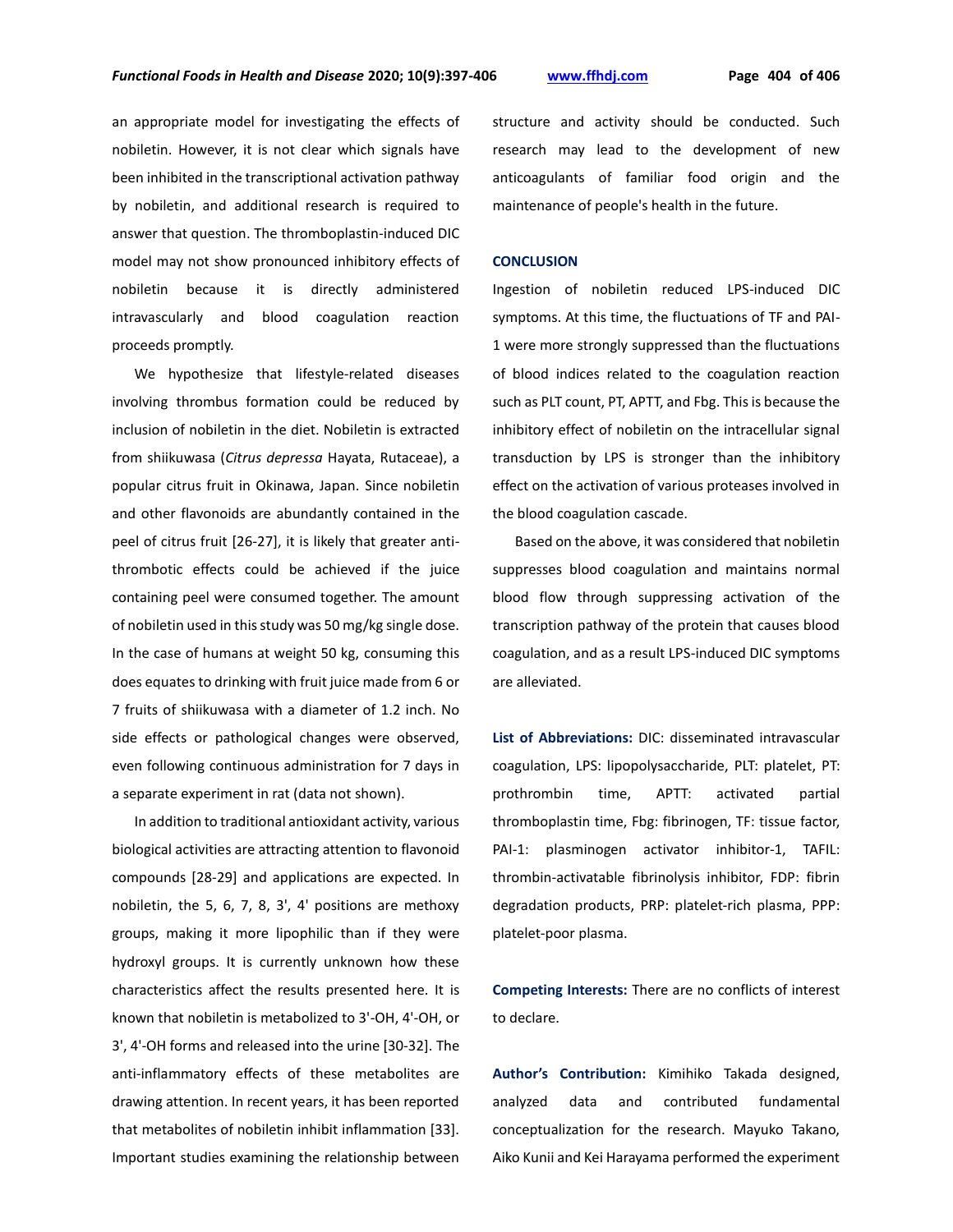in part of analysis of the coagulation indicators. Yoshiko Miyazaki and Yutaka Masuda critically revised the manuscript. All authors read and approved the final version of the manuscript.

**Acknowledgements and Funding:** This work was supported in part by Grants-in-Aid for High Technology Research Centre Project (19-8) from the Ministry of Education, Culture, Sports, Science and Technology of Japan. The authors would like to acknowledge Dr. Akira Ito for his contribution to the article.

#### **REFERENCES**

- 1. Mammen EF: Disseminated intravascular coagulation (DIC). Clin. Lab. Sci. 2000, 13 (4), 239-245.
- 2. Bakhtiari K, Meijers JC, de Jonge E, Levi M: Prospective validation of the international society of thrombosis and haemostasis scoring system for disseminated intravascular coagulation. Crit. Care Med. 2004, 32 (12), 2416–2421.
- 3. Zeerleder S. Hack CE. Wuillemin WA: Disseminated intravascular coagulation in sepsis. Chest 2005, 128 (4), 2864–2875.
- 4. Garner R. Evensen SA. Endotoxin-induced intravascular coagulation and shock in dogs: the role of factor VII. Br J Haematol. 1974, 27 (4), 655-668.
- 5. Asakura H. Suga Y. Yoshida T. Ontachi Y. Mizutani T. Kato M. Ito T. Morishita E. Yamazaki M. Miyamoto K. Nakao S: Pathophysiology of disseminated intravascular coagulation (DIC) progresses at a different rate in tissue factor-induced and lipopolysaccharide-induced DIC models in rats. Blood Coagul. Fibrinolysis. 2003, 14 (3), 221-228.
- 6. Asakura H. Okudaira M. Yoshida T. Ontachi Y. Yamazaki M. Morishita E. Miyamoto K. Nakao, S: Induction of vasoactive substances differs in LPS-induced and TFinduced DIC models in rats. Thromb. Haemost. 2002, 88 (4), 663-667.
- 7. Krishnamurti C. Young GD. Barr CF. Colleton CA. Alving BM: Enhancement of tissue plasminogen activator-induced

fibrinolysis by activated protein C in endotoxin-treated rabbits. J. Lab. Clin. Med. 1991, 118 (6), 523-530.

- 8. Zeuke S. Ulmer AJ. Kusumoto S. Katus HA. Heine H: TLR4 mediated inflammatory activation of human coronary artery endothelial cells by LPS. Cardiovasc. Res. 2002, 56 (1), 126-134.
- 9. Rumbaut RE. Bellera RV. Randhawa JK. Shrimpton CN. Dasgupta SK. Dong JF. Burns AR: Endotoxin enhances microvascular thrombosis in mouse cremaster venules via a TLR4-dependent, neutrophil-independent mechanism. Am. J. Physiol. Heart. Circ. Physiol. 2006, 290 (4), H1671- H1679.
- 10. Lin N. Sato T. Takayama Y. Mimaki Y. Sashida Y. Yano M. Ito A: Novel anti-inflammatory actions of nobiletin, a citrus polymethoxy flavonoid, on human synovial fibroblasts and mouse macrophages. Biochem. Pharmacol. 2003, 65 (12), 2065-2071.
- 11. Kawabata K. Murakami A. Ohigashi H: Nobiletin, a citrus flavonoid, down-regulates matrix metalloproteinase-7 (matrilysin) expression in HT-29 human colorectal cancer cells. Biosci. Biotechnol. Biochem. 2005, 69 (2), 307-314.
- 12. Sato T. Koike L. Miyata Y. Hirata M. Mimaki Y. Sashida Y. Yano M. Ito, A: Inhibition of activator protein-1 binding activity and phosphatidylinositol 3-kinase pathway by nobiletin, a polymethoxy flavonoid, results in augmentation of tissue inhibitor of metalloproteinases-1 production and suppression of production of matrix metalloproteinases-1 and -9 in human fibrosarcoma HT-1080 cells. Cancer Res. 2002, 62 (4), 1025-1029.
- 13. Hirata Y. Masuda Y. Kakutani H. Higuchi T. Takada K. Ito A. Nakagawa Y. Ishii H:Sp1 is an essential transcription factor for LPS-induced tissue factor expression in THP-1 monocytic cells, and nobiletin represses the expression through inhibition of NF-<sup>®</sup>B, AP-1, and Sp1 activation. Biochem. Pharmacol. 2008, 75 (7), 1504-1514.
- 14. Takada K. Seike T. Sasaki T. Masuda Y. Ito A. Ishii H: Nobiletin, a polymethoxyflavone in citrus fruits, reduces TAFI expression in HepG2 cells through transcriptional inhibition. Thromb. Haemost. 2013, 109 (6), 1060-1069.